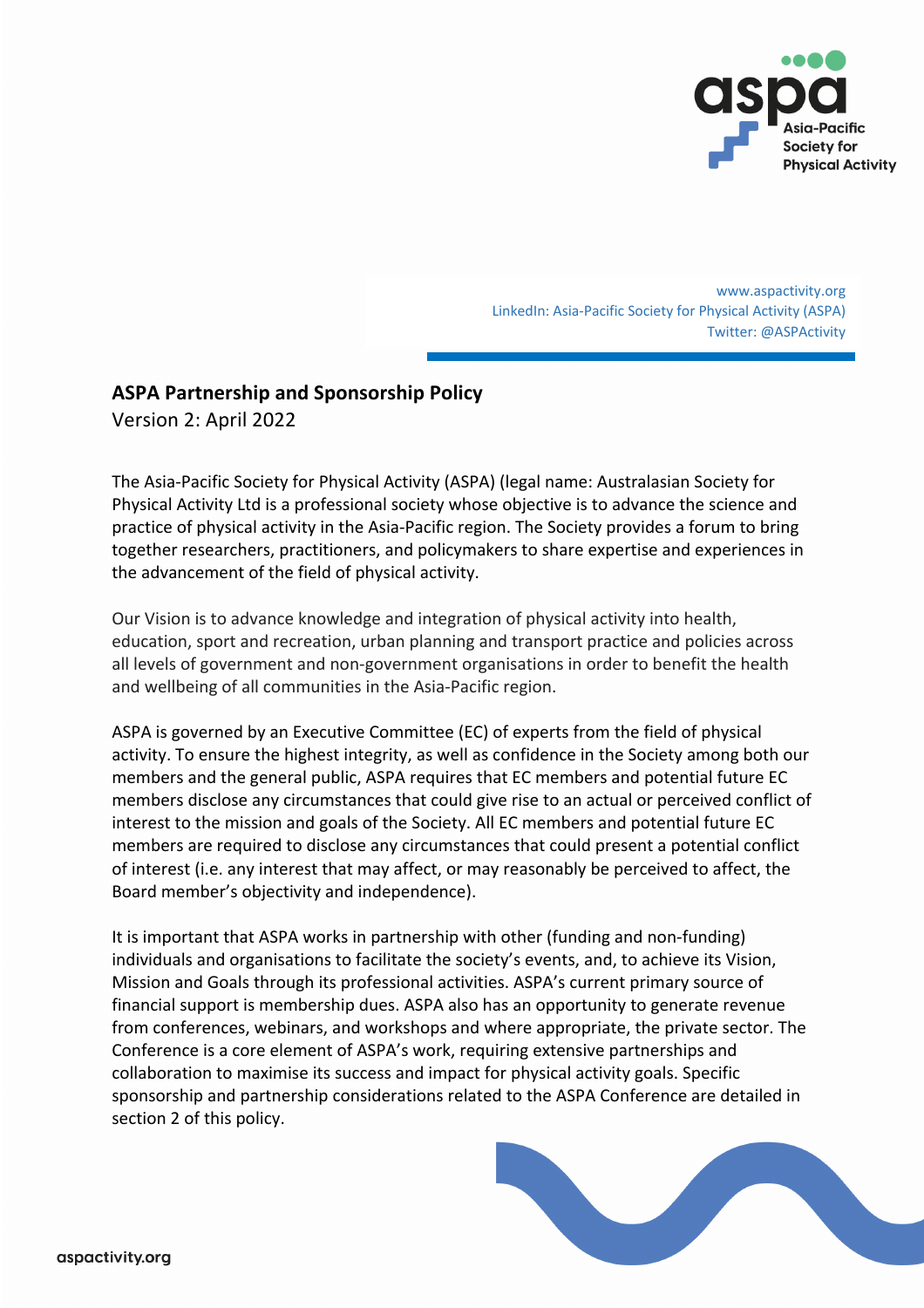

#### **SECTION 1. Partnership and Sponsorship**

#### **SECTION 1.1: Definitions**

ASPA's relations with other organisations can be categorised in two ways:

- 1. **Sponsors** are an individual or an organisation that provide financial support to ASPA for a specific activity but do not direct how ASPA activities are implemented or undertaken.
- 2. **Partners** are individuals or organisations that engage with ASPA either financially or through in-kind support to achieve common objectives and for mutual benefit.

These relationships do not refer to any activity linked to the ASPA Conference, which is addressed separately in Section 2.

#### **SECTION 1.2: Guiding principles for partnership and sponsorship**

- 1. ASPA is committed to advancing research, policy, and practice in physical activity to create a healthy, active world. ASPA will seek and accept partnership or sponsorship only from partners or sponsors whose activities are deemed to be consistent/aligned with ASPA's Vision, Mission and Goals.
- 2. ASPA does not work in partnership with or accept any financial support from organisations that have any objectives that are inconsistent/misaligned with, or could be perceived to be inconsistent/misaligned with, the promotion of health. This includes tobacco, gambling and the arms industry. This also includes organisations that promote physical activity if they have other agendas that are not health promoting, for example sugar-sweetened beverages or high fat foods.
- 3. ASPA will refuse any financial or in-kind support from any organisation that could potentially use the relationship with ASPA to defend products, practices or positions that are not consistent with the Vision, Mission and Goals of the Society.
- 4. Requests to sponsor or work in partnership with ASPA should be sent to the ASPA Partnerships Committee for consideration. All members of the Partnerships Committee will be invited to critique the activities and reputation of the organisation or individual and consider the benefits and risks to ASPA of establishing relations. The Partnership committee's recommendation will be submitted to the EC for review. A vote will then be taken by the EC on whether to accept the request for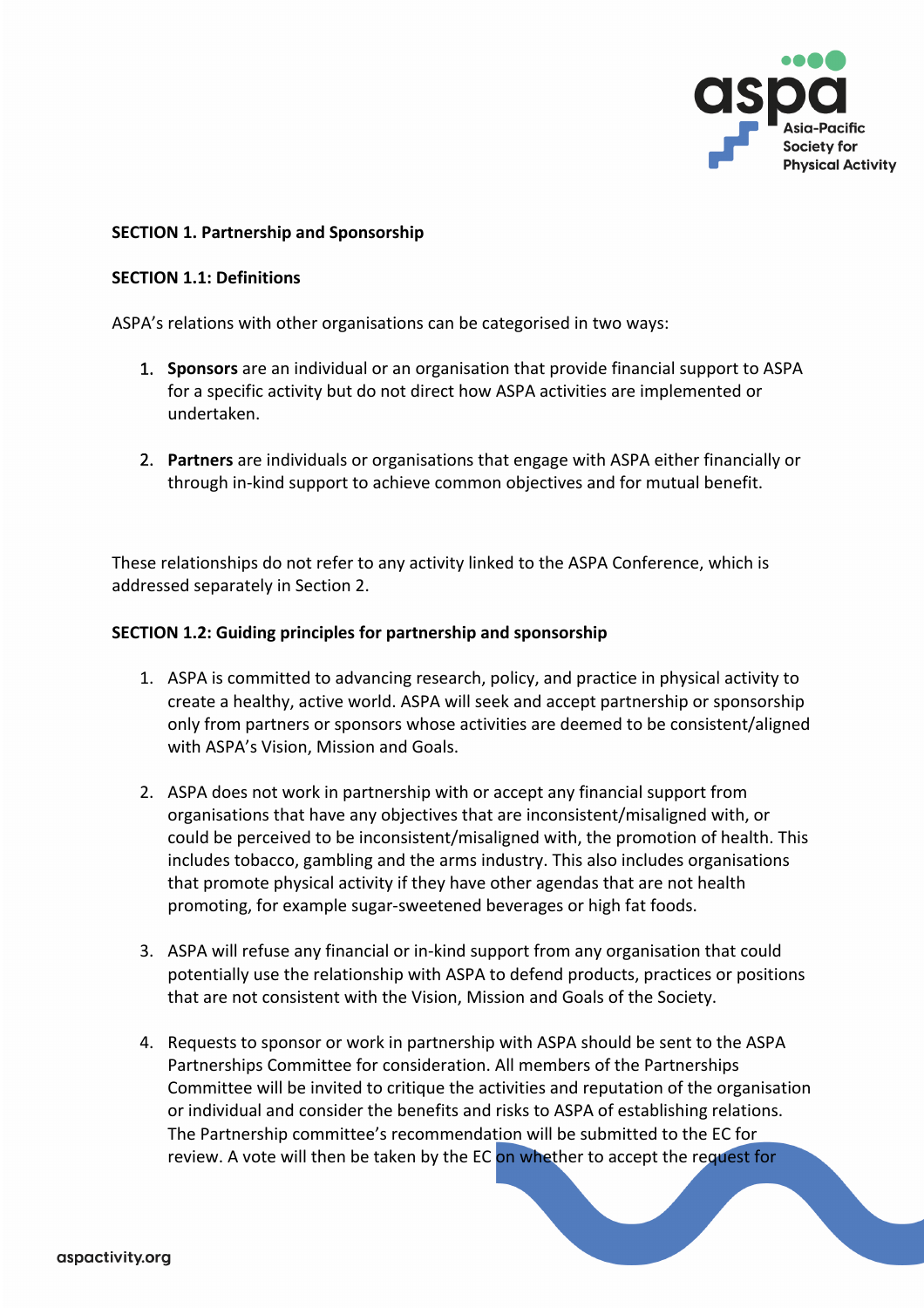

sponsorship or to work in partnership. ASPA will partner with or accept sponsorship from only those organisations receiving greater than 2/3rds vote of support from the EC.

- 5. Any partners or sponsors remain independent of ASPA and thus are not permitted to influence the governance, conduct, or activities of the Society.
- 6. All partners and sponsors will be required to enter a formal Memorandum of Understanding (MOU) with ASPA, which will include details of the term of the agreement.
- 7. Partners and sponsors are not permitted to use the ASPA name or logo in any activities or materials, without prior consent from the ASPA EC.
- 8. Partners and sponsors are not permitted to use the ASPA name or logo in connection with any activity other than as stated in an official agreement.
- 9. Details of partners and sponsors, and the nature of their support, will be acknowledged on the ASPA website on the 'partners and sponsors' page.
- 10. Acceptance of funds from partners or sponsors does not imply that ASPA endorses the funding organisations or their activities.
- 11. ASPA has the right to withdraw from any partnership or sponsorship arrangements if it emerges that potential conflicts of interest were not declared at the outset, or in response to new potential conflicts arising during the term of the agreement as stated in the MOU, or if the partner or sponsor develops their own alignments with industries identified in points 2 or 3 above. In any of these cases, no financial reimbursement to the partner or sponsor will be made.

## **SECTION 2: Support for the ASPA Conference**

## **SECTION 2.1: Definitions**

The ASPA Conference is a flagship of the Society's work, which is intended to be delivered annually. These guidelines on sponsorship and partnerships apply to all ASPA Conferences and Satellite meetings aligned with the ASPA conference.

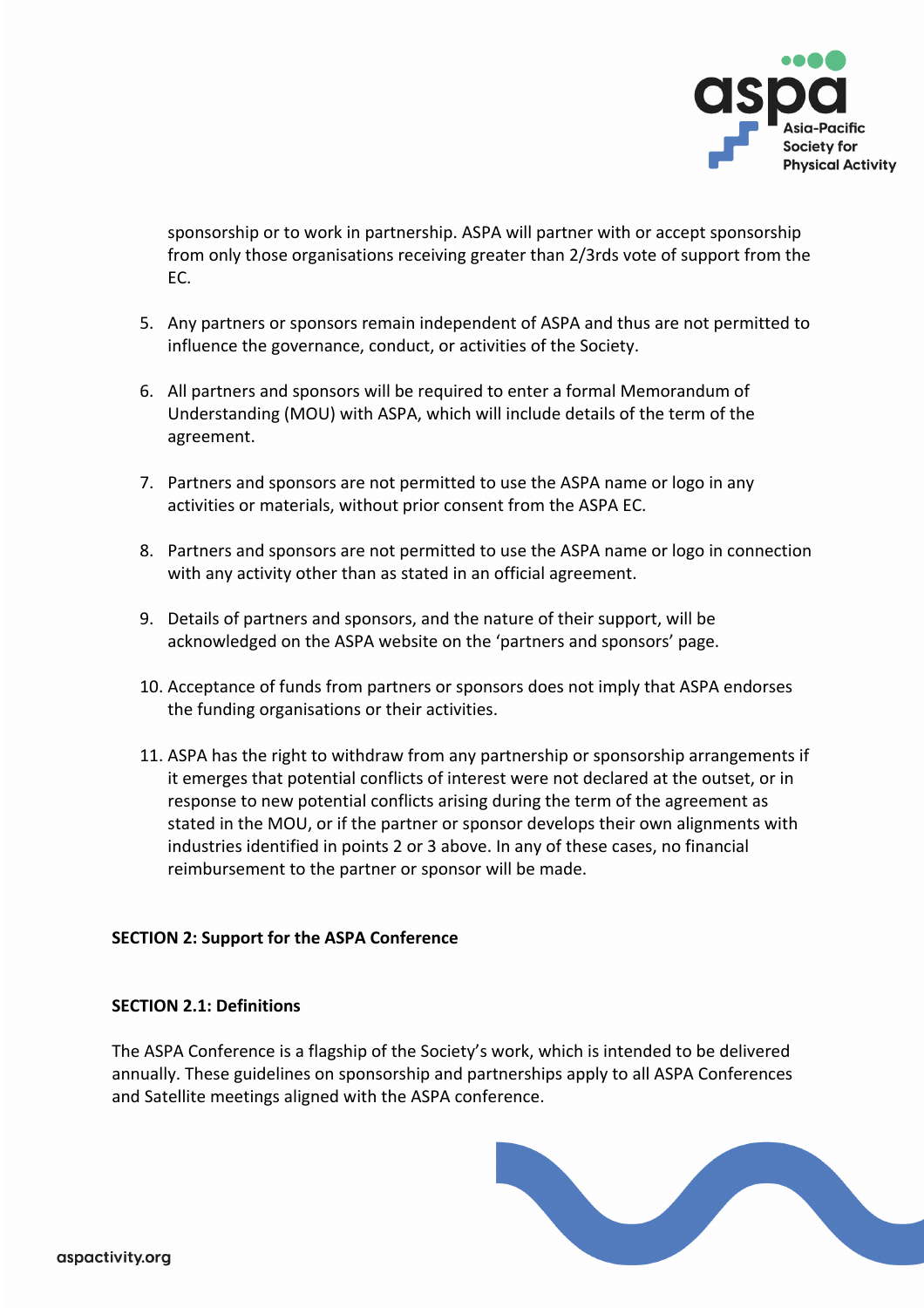

The ASPA Conference is delivered in collaboration with a wide range of external organisations. The terminologies used to describe collaborations related to the ASPA Conference are:

- 1. **A Co-host** of the ASPA Conference is an organisation that has agreed to share leadership in the organisation of the Conference, and has agreed to share financial responsibility for the Conference.
- 2. **A conference sponsor** is an individual or organisation providing financial support for the delivery of the ASPA Conference but do not direct how that activity is implemented/undertaken.
- 3. **Exhibitors** are an individual or an organisation that provide financial support to ASPA in exchange for an exhibition booth at the ASPA Conference.

# **SECTION 2.2: Guiding principles for supporting the ASPA Conference**

- 1. ASPA will only seek co-hosts for the Conference from organisations which are deemed to be consistent with ASPA's Vision, Mission and Goals.
- 2. All co-hosts of the ASPA Conference will abide by the ASPA Partnership and Sponsorship Policy for the duration of the contractual agreement, from confirmation of co-host status to delivering the final evaluation report on the Conference.
- 3. ASPA will not accept any financial or in-kind support for the Conference or Satellite meetings from organisations with any objectives that are inconsistent/misaligned with, or could be perceived to be inconsistent/misaligned with, the promotion of physical activity. This includes tobacco, gambling and the arms industry. This also includes organisations that promote physical activity if they have other agendas that are not health promoting, for example sugar-sweetened beverages or high fat foods.
- 4. Requests to support the ASPA Conference should be sent to ASPA's Scientific Program Committee for consideration by the Scientific Organising Committee and also to the Partnership Committee members. Representatives from the organising committee will be invited to critique the activities and reputation of the organisation or individual and consider the benefits and risks to ASPA of establishing relations.
- 5. All partners will be required to enter a MOU with ASPA.
- 6. Conference partners and sponsors are not permitted to use the ASPA name or logo in any activities or materials, without prior consent of the ASPA EC.